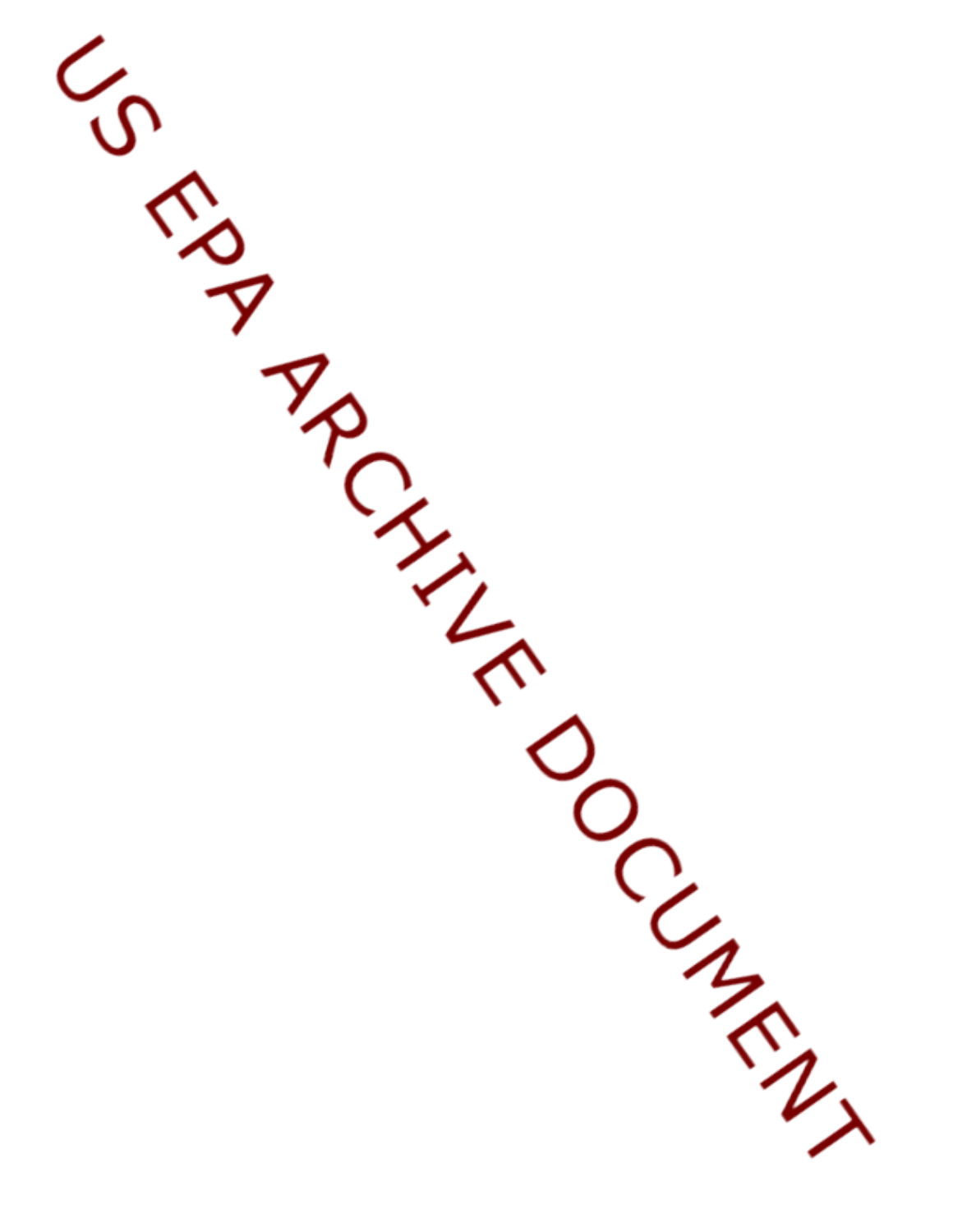# **ETV VERIFICATION STATEMENT**

## **Cone Penetrometer-Deployed Sensors: Site Characterization and Analysis Penetrometer System**

| Technology<br>Type: | Cone Penetrometer-Deployed Sensor                                                                                                  |
|---------------------|------------------------------------------------------------------------------------------------------------------------------------|
| Application:        | In-Situ Detection Of Petroleum Hydrocarbons                                                                                        |
| Technology<br>Name: | Site Characterization And Analysis Penetrometer System<br>(Scaps)                                                                  |
| Company:            | U.S. Navy, Naval Command, Control, And Ocean<br>Surveilance Center, Research, Developement,<br><b>Test and Evaluation Division</b> |
| Address:            | Mail Code 3604<br>San Diego, CA 92152-5000                                                                                         |
| Phone:              | 619-553-1172                                                                                                                       |

The U. S. Environmental Protection Agency (EPA) has created a program to facilitate the deployment of innovative technologies through performance verification and information dissemination. The goal of the Environmental Technology Verification (ETV) Program is to further environmental protection by substantially accelerating the acceptance of improved and more cost effective technologies. The ETV Program is intended to assist and inform those involved in the design, distribution, permitting, and purchase of environmental technologies. This document summarizes the results of a demonstration of the Site Characterization and Analysis Penetrometer System (SCAPS) developed by the RDT&E Division of the Naval Command, Control and Ocean Surveillance Center (NCCOSC), in collaboration with the U.S. Army and U. S. Air Force.

#### PROGRAM OPERATION

The EPA, in partnership with recognized testing organizations, objectively and systematically evaluates the performance of innovative technologies. Together, with the full participation of the technology developer, they develop plans, conduct tests, collect and analyze data, and report findings. The evaluations are conducted according to a rigorous demonstration plan and established protocols. EPA's National Exposure Research Laboratory which conducts demonstrations of field characterization and monitoring technologies, selected the U. S. Department of Energy's Sandia National Laboratories as a testing organization.

### DEMONSTRATION DESCRIPTION

In May and October, 1995, two cone penetrometer-deployed sensor systems were demonstrated to evaluate how well they could measure subsurface petroleum hydrocarbon contamination. The performance of each system was evaluated by comparing field analysis results to those obtained using conventional sampling and analytical methods. These methods included using a hollow stem auger in conjunction with a split spoon sampler and subsequent analysis of the collected sample by a reference laboratory using EPA Method 418.1 for total petroleum hydrocarbons (TPH). The primary objectives of the demonstration were to (1) verify technology performance, (2) determine how well the developer's field instrument performs in comparison to conventional laboratory methods, (3) determine the logistical and economic resources needed to operate the instrument, and (4) produce a verified data set for use in considering the technology for future use in hazardous waste investigations. Field demonstrations were conducted at two geologically and climatologically different sites: (1) the Hydrocarbon National Test Site located at Naval Construction Battalion Center (NCBC) Port Hueneme, California, in May 1995, and (2) the Steam Plant Tank Farm at Sandia National Laboratories (SNL), Albuquerque, New Mexico, in November 1995. The conditions at each of these sites represent what are considered typical conditions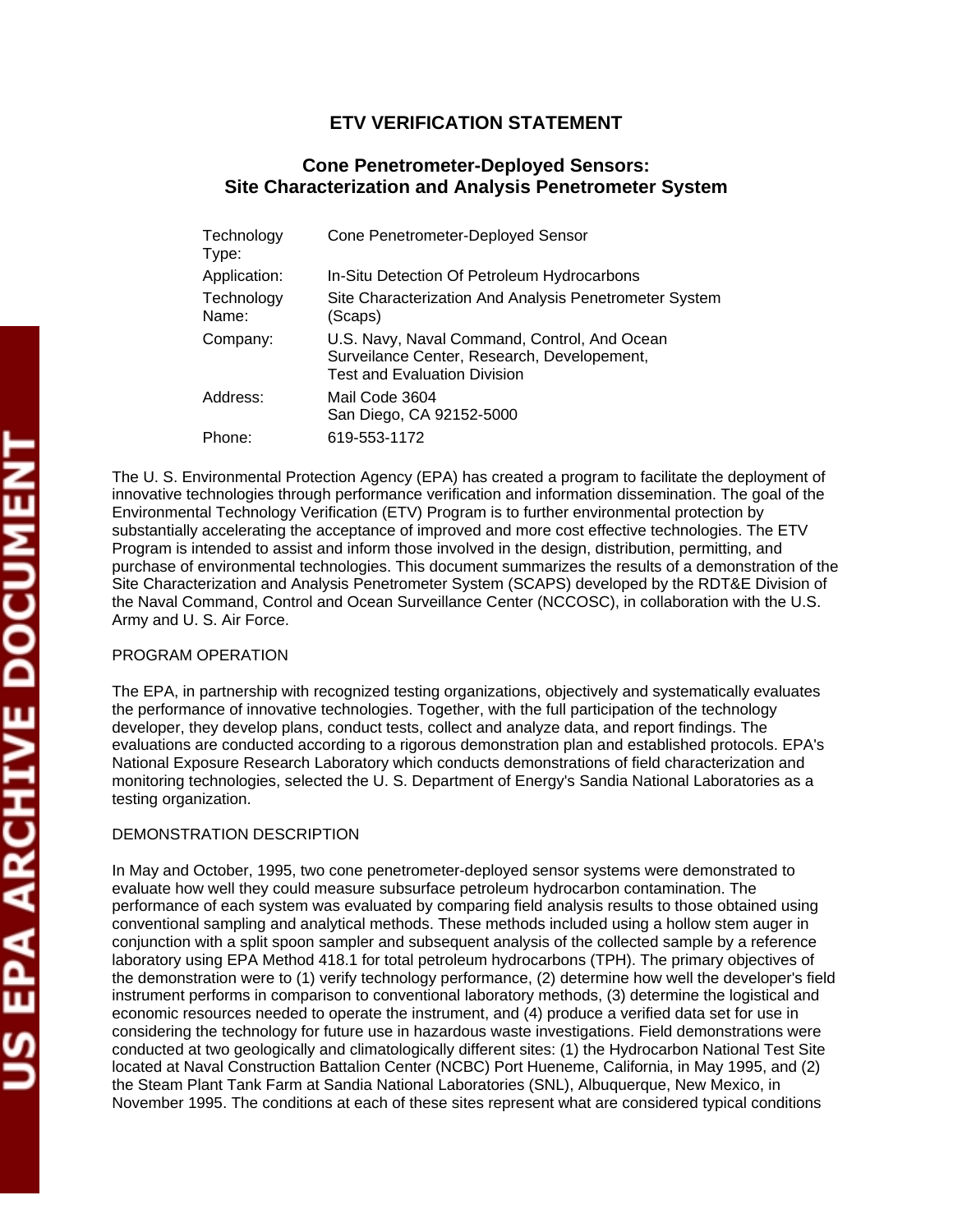under which the technology would be expected to operate, but it is not considered all inclusive. Details of the demonstration, including a data summary and a discussion of results may be found in the report entitled "The Site Characterization and Analysis Penetrometer System (SCAPS) Laser-Induced Fluorescence (LIF) Sensor and Support System."The EPA document number for this report is EPA/600/R-97/019.

### TECHNOLOGY DESCRIPTION

The SCAPS LIF system uses a pulsed nitrogen laser coupled with an optical detector to measure fluorescence via optical fibers. The measurement is made through a sapphire window on a probe that is pushed into the ground with a truck-mounted cone penetrometer testing (CPT) platform. The LIF method provides data on the in situ distribution of petroleum hydrocarbons based on the fluorescence response induced in the polycyclic aromatic hydrocarbon (PAH) compounds that are components of petroleum hydrocarbons. The method provides a "detect/non-detect" field screening capability relative to a detection limit derived for a specific fuel product on a site-specific soil matrix. The SCAPS LIF technique does not provide species-specific quantitation but can be used as a field screening, qualitative method which can also produce semi-quantitative results at concentrations within two orders of magnitude of its detection limit for fluorescent fuel hydrocarbons. The estimated cost of using the SCAPS LIF system varies between \$12 and \$20 per foot depending upon whether the operators provide a turnkey operation or the customer provides field deployment assistance. Under normal condition, 200 feet of pushes can be advanced per day.

#### VERIFICATION OF PERFORMANCE

The findings of the demonstration for each of the performance claims is as follows:

- The ROSTTM system was easily integrated with a conventional cone penetrometer truck. Full integration was accomplished in less than two hours.
- Push rate was 3ft/min. Data was collected every 0.2 ft or less if the cone was slowed or stopped.
- Average percent agreement with conventional analysis for both sites was 94 percent correct with 1 percent false positives and 5 percent false negatives.
- Good agreement with the pattern of contamination was derived from an analysis of the subsurface soil samples.
- All spectral data was stored and easily retrieved in real time.
- Real time sensor data acquisition was achieved during both demonstrations.

The results of the demonstrations satisfy the requirements set forth in the demonstration plan for the SCAPS LIF system. The system located the plume accurately with higher matching percentage than the developer claimed. The false negative rate for the combined demonstrations was 4.9 percent, nearly identical to the five percent claimed by the developer. Disagreements with the laboratory results were primarily confined to regions where contaminant concentration levels were close to the detection threshold. A portion of these discrepancies could be the result of variability in laboratory results where random errors are estimated to be in the range of 10 to 15 percent. The SCAPS rods and umbilical allow a maximum push of 150 ft without signal loss.

The SCAPS technology worked well in both the saturated and unsaturated zones. This may be an important feature at sites where it is necessary to delineate the continuity of the contamination across the interface. The main savings attributable to the SCAPS LIF system is that it can substantially reduce the number of wells drilled at a site. In a general site characterization effort, it can provide site characterization data in less time and far less expensively than conventional drilling and sampling. Investigation-derived wastes are minimal. This technology can provide useful, cost-effective data for environmental problem solving and decision making.

Undoubtedly, it will be employed in a variety of applications, ranging from serving as a complement to data generated in a fixed analytical laboratory to generating data that will stand alone in the decision